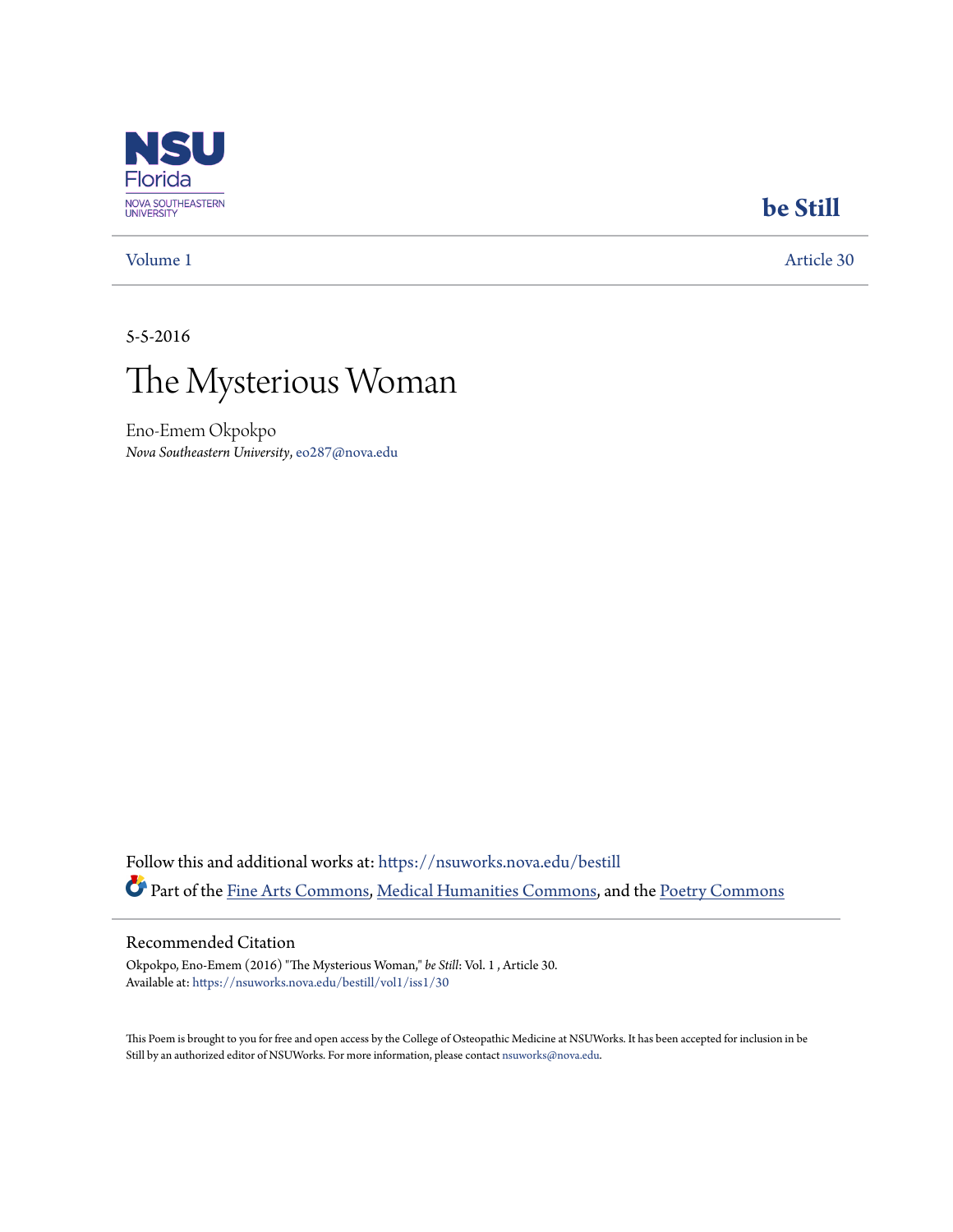

# *THE MYSTERIOUS WOMAN*

What is she? Who is she? What is she wearing? What is she thinking? Where is she going? Where is she from? Where is she looking? What is her facial expression?